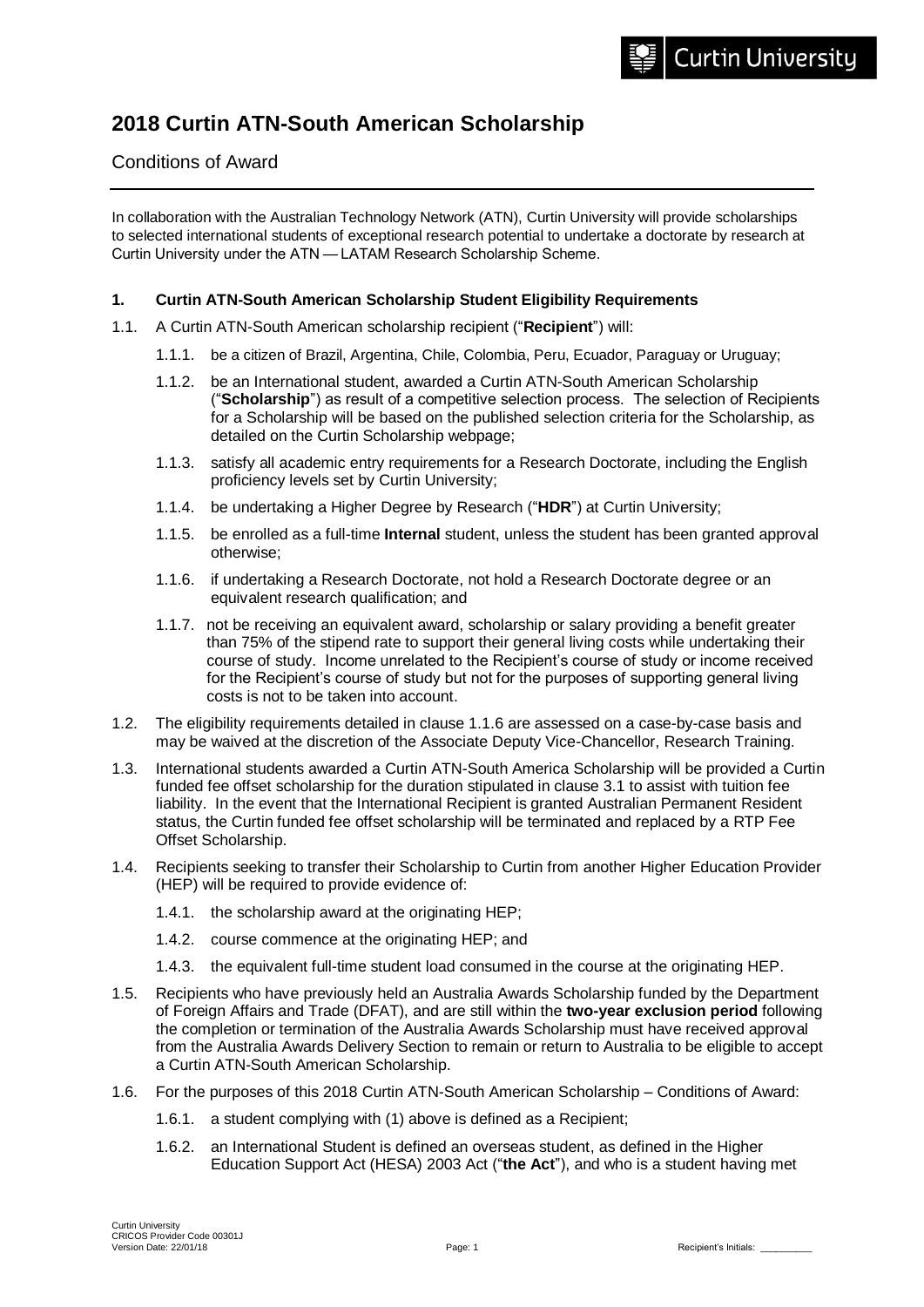International student visa requirements as specified by the Australian Government Department of Immigration and Border Protection;

- 1.6.3. an Australian Permanent Resident is defined as a non-citizen who is the holder of an Australian permanent visa, who can live, work and study without restriction in Australia;
- 1.6.4. a Higher Degree by Research is defined as a Doctor of Philosophy, Masters by Research or Professional Doctorate by Research course, where research typically forms two-thirds or more of the program of learning;
- 1.6.5. a Higher Education Provider is defined as:
	- (a) a constitutional corporation that offers or confers a regulated higher education award; or
	- (b) a corporation that:
		- (i) offers or confers a regulated higher education award; and
		- (ii) is established by or under a law of the Commonwealth or a Territory; or
		- (iii) a person who offers or confers a regulated higher education award for the completion of a course of study provided wholly or partly in a Territory.
- 1.6.6. an Internal student is defined as an on-campus student whose mode of attendance involves regular ongoing face-to-face learning at the institution for the purpose of supervision and/or instruction;
- 1.6.7. a Leave of Absence is defined as a formally approved break in candidature which does not count against the minimum and maximum duration of study, per Rule No. 10 Made Pursuant to Statute No. 12 – Enrolment: Degree of Doctor by Research and Rule No. 11 Made Pursuant to Statute No. 12 – Enrolment: Degree of Master by Research;
- 1.6.8. Conditional status is defined as the academic status associated with the Recipient's enrolment where the Recipient is constrained by conditions to be met by a set deadline determined by the Faculty Graduate Studies Committee or the Associate Deputy Vice-Chancellor, Research Training;
- 1.6.9. Good Standing is defined as the academic status associated with the Recipient's enrolment where the Recipient has achieved satisfactory course progress and is permitted to continue in the course;
- 1.6.10. Remote areas are areas considered inner regional, outer regional, remote or very remote as defined in the Australian Statistical Geography Standard;
- 1.6.11. a De facto relationship is as defined in the Family Law Act 1975; and
- 1.6.12. the two-year exclusion period is defined as the two-year exclusion rule, as defined in the Australia Awards Scholarships Policy Handbook (January 2017).

#### **2. Commencement**

- 2.1. Unless there are exceptional circumstances, Recipients offered a Scholarship are expected to commence the degree within the dates specified in the letter of offer or the Scholarship will be withdrawn by the University.
- 2.2. Approval to commence the Scholarship after the dates specified in the letter of offer of the awarding year must be obtained from the Associate Deputy Vice-Chancellor, Research Training.
- 2.3. Scholarship commencement cannot be deferred to the following year.

#### **3. Period of Support**

- 3.1. Recipients are entitled to a maximum of three years full-time equivalent study if undertaking an eligible Research Doctorate, and six (6) years if enrolled in a part-time capacity.
- 3.2. The duration of the Scholarship will be reduced by: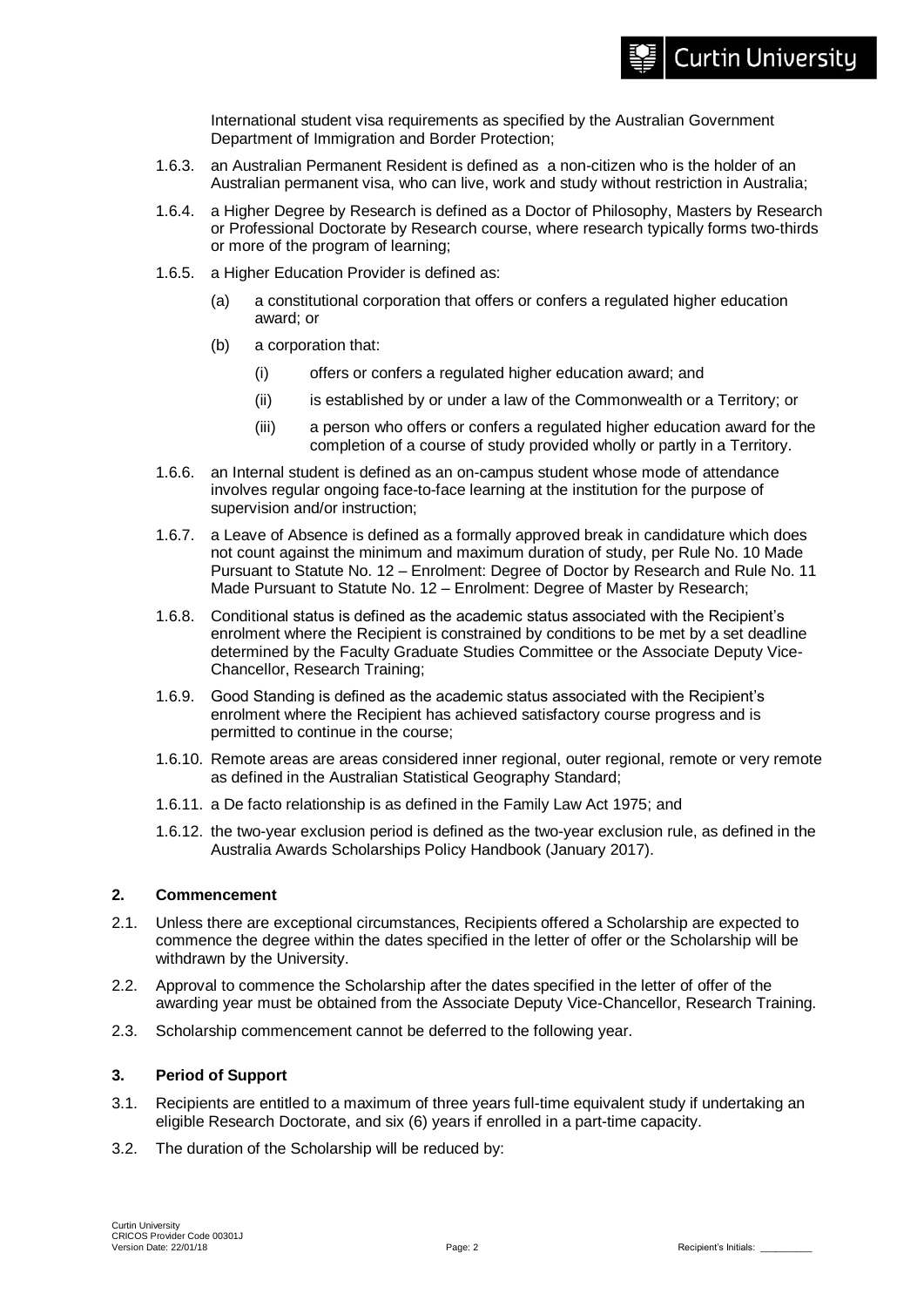- 3.2.1. any period of study undertaken towards the degree prior to the commencement of the Scholarship; or
- 3.2.2. any periods of suspension of the Scholarship.
- 3.3. The duration of the Scholarship will be increased by any periods of paid sick leave approved by the University.
- 3.4. The maximum period of entitlement is calculated from the course commencement date.

#### **4. Scholarship Extensions**

- 4.1. Recipients making satisfactory progression may apply to the University for a Scholarship extension for a period of up to six months where the study exceeds durations listed in clause 3.1.
- 4.2. Recipients who have applied for a Scholarship extension will be considered at this point in time for an extension of the Recipient's Curtin funded fee offset scholarship.
- 4.3. Scholarship extensions are granted on a case-by-case basis.
- 4.4. A request for an extension will be submitted no sooner than six (6) months before the Scholarship end date and no less than four weeks prior to the end date of the Scholarship. Extensions will not be approved if requested after the Scholarship end date.
- 4.5. Changes to course enrolment, as defined in (7), does not constitute sufficient grounds for a Scholarship extension.
- 4.6. Employment commitments, as defined in (9), do not constitute sufficient grounds for a Scholarship extension.

#### **5. Value of Scholarship**

- 5.1. Stipend
	- 5.1.1. The University will administer to each Recipient an annual stipend for which the value of the Scholarship will be detailed in the Recipient's Scholarship letter of offer.
	- 5.1.2. The ATN-South American Scholarship is:
		- (a) exempt from taxation for full-time Scholarship Recipients;
		- (b) not exempt from taxation for part-time Scholarship Recipients
	- 5.1.3. The annual ATN-South American Scholarship will be pro-rated to the equivalent full-time student load consumed in the course.
	- 5.1.4. Fortnightly payments will be made direct to the Recipient in respect of their ATN-South American Scholarship. Payment into an account in the Recipient's name, with an Australian Approved Deposit-taking institution such as a bank, is considered to be a payment direct to the Recipient.
- 5.2. Fee offset scholarship
	- 5.2.1. The University will provide Recipients with a Curtin funded tuition fee offset for the approved course, for the tenure of the Scholarship, to assist with tuition fee liability.
	- 5.2.2. Recipients who have not submitted their thesis by the end of the Curtin funded fee offset scholarship tenure may be subject to tuition fee liability applicable at the time of scholarship expiry.
- 5.3. Overseas Health Cover allowance
	- 5.3.1. Recipients, granted and in possession of a valid student visa, will be provided an allowance to cover the cost of basic Overseas Health Cover (OSHC) for the period of support outlined in (3).
	- 5.3.2. This allowance is additional to the stipend.
- 5.4. Relocation allowance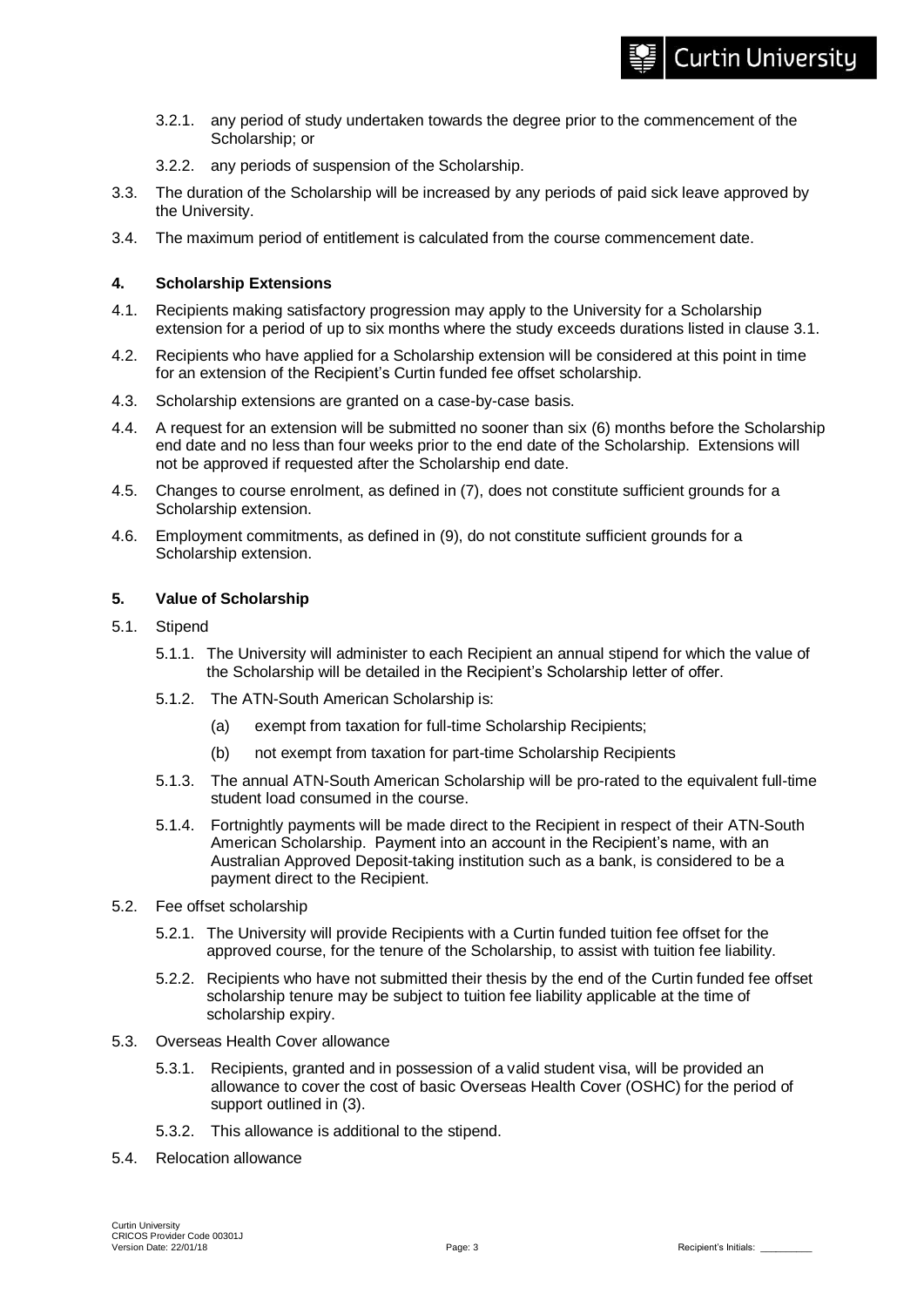- 5.4.1. Recipients who relocate their place of residence to Perth, Western Australia (Perth) from **Remote** Western Australia, interstate or overseas to commence their Scholarship may be eligible for a relocation allowance.
- 5.4.2. The allowance:
	- (a) is additional to the Stipend;
	- (b) will cover the cost of relocating the Recipient, and where relevant the Recipient's spouse and/or dependent/s;
	- (c) is paid at the maximum rate of \$600 per adult and \$250 per child up to an absolute maximum of \$1,700;
	- (d) is only payable where the relocation to Perth occurs after the date of the Scholarship offer; and
	- (e) must be claimed within six (6) months of Scholarship commencement.
- 5.4.3. In lodging a claim, the Recipient will provide:
	- (a) proof of marriage or **De facto relationship** for the spouse to be covered under the relocation allowance, for which the status of the relationship must be in effect prior to the date of the Scholarship offer; and
	- (b) birth or adoption certificates for each dependent to be covered under the relocation allowance.
- 5.4.4. A claim will be processed on provision of original tax receipts, and reimbursements made by the University will include any GST amounts specified in the original tax receipt provided.
- 5.5. Thesis allowance
	- 5.5.1. Recipients may be eligible for a thesis allowance to contribute towards the cost of printing and binding a thesis.
	- 5.5.2. The allowance is:
		- (a) additional to the stipend;
		- (b) payable for costs associated with the re-submission of a thesis, or the lodgment of bound copies of the thesis following approval;
		- (c) paid at a maximum of \$500 for a Doctoral thesis; and
		- (d) must be claimed within 6 months of course conferral.
	- 5.5.3. A claim will be processed on provision of original tax receipts, and reimbursements made by the University will include any GST amounts specified in the original tax receipt provided.
- 5.6. Funding outside the Scholarship
	- 5.6.1. The Recipient is permitted to:
		- (a) obtain funds for fieldwork, equipment or other expenses not covered by the Scholarship; and
		- (b) obtain funding for overseas travel costs from other Australian Government awards or any other source.

#### **6. Approval of a Part-time Scholarship**

- 6.1. Request to undertake part-time study will be made in writing to the Associate Deputy Vice-Chancellor, Research Training. In approving a part-time Scholarship, the institution will be satisfied that the Recipient has an exceptional circumstance which limits the Recipient's capacity to undertake full time study.
- 6.2. The intent to undertake employment on a full-time or substantial part-time basis does not constitute grounds for approval of a part-time Scholarship.

**Curtin University**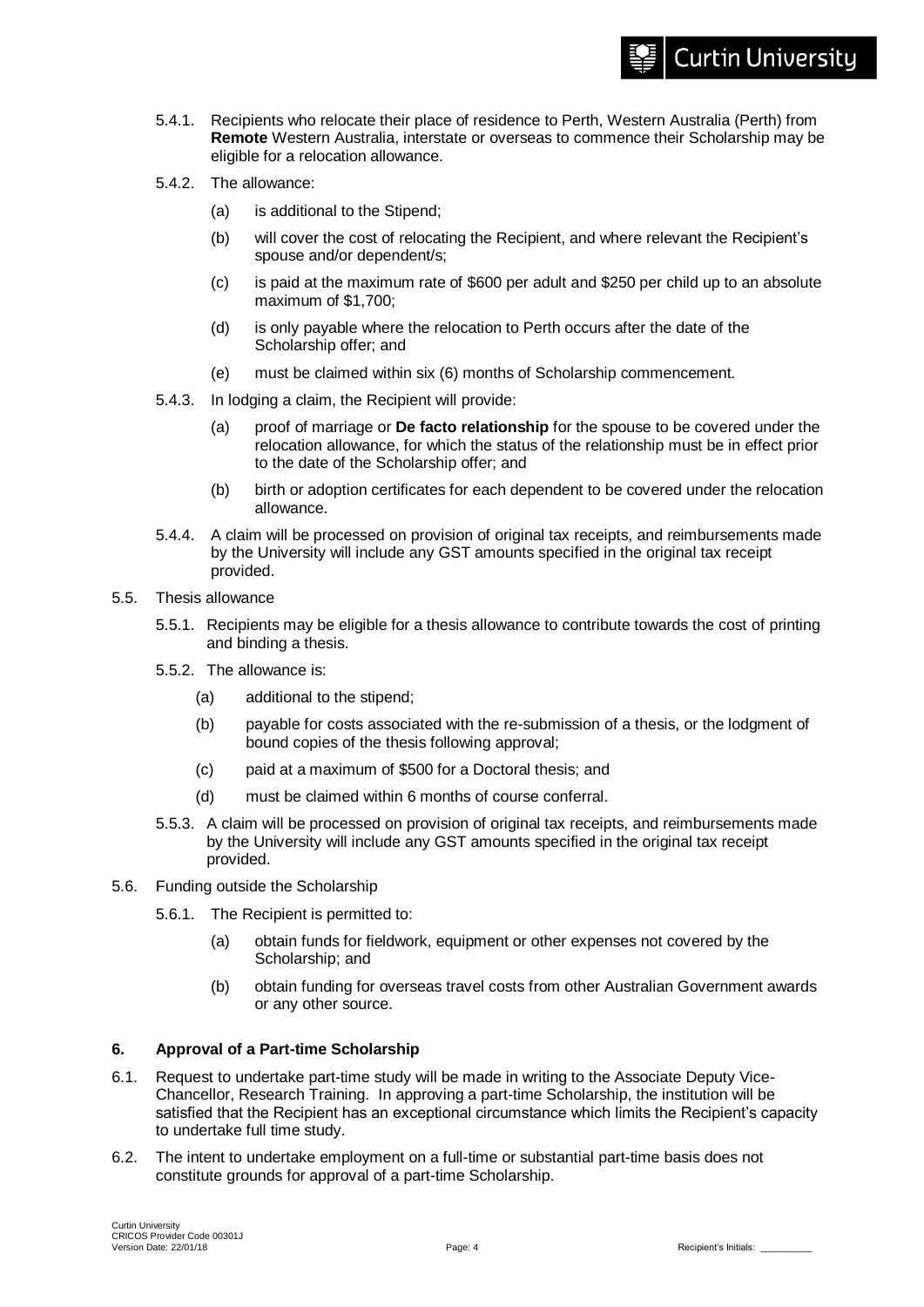- 6.3. The University may approve a part-time Scholarship where a Recipient has:
	- 6.3.1. carer responsibilities for a pre-school child;
	- 6.3.2. carer responsibilities for school-aged children as a sole parent with limited access to outside support;
	- 6.3.3. carer responsibilities for an invalid or disabled spouse, child or parent; or
	- 6.3.4. a medical condition, which limits the capacity to undertake full-time study (supported by medical certification).
- 6.4. Scholarship Recipients approved to study part-time may revert to full-time study at any time with the permission of the institution.

#### **7. Changing Course**

7.1. Where a Recipient changes course of study to another HDR degree at the same level, the period of support remains unchanged. This includes changes from one field of education to another. For example, a Recipient who has completed one year of a Doctorate by Research and then changes to a different Doctorate by Research, will only be entitled to a further 24 months full-time equivalent study.

#### **8. Suspension of Scholarship**

- 8.1. Recipients may apply for a suspension of their Scholarship for up to 12 months. The approval of suspensions will be at the discretion of the University.
- 8.2. In exceptional circumstances, Recipients may apply for suspensions of their Scholarship beyond 12 months, and the Associate Deputy Vice-Chancellor, Research Training will be satisfied that the exceptional circumstances are beyond the Recipient's control and warrant a further suspension of the Scholarship.
- 8.3. Recipients are not normally allowed suspension of their Scholarship within six (6) months of taking up the Scholarship or prior to having their candidacy approved.
- 8.4. Periods of suspension approved pursuant to clause 8.1 will be covered by a Leave of Absence.
- 8.5. The University may suspend the Scholarship if the Recipient:
	- 8.5.1. has been placed on Conditional status by the University, and has failed to meet those conditions within the specified timeframe;
	- 8.5.2. has failed to obtain approval for overseas travel; and/or
	- 8.5.3. has failed to resume study at the University on the return date specified after a period of approved research off-campus and/or outside Australia as detailed in (10).
- 8.6. The Scholarship stipend will not be back paid during the suspension period, per clause 8.5, if a Recipient is re-instated to Good Standing.

#### **9. Employment**

- 9.1. The University does not require Recipients to undertake employment.
- 9.2. In agreed circumstances, the University may permit a Recipient to undertake a limited amount of University teaching or other work which is unrelated to their research topic, as long as these activities do not interfere with progress in the HDR course, and where relevant are consistent with the conditions of the Recipient's student visa.
- 9.3. There is no limit on the income a Recipient can receive from part-time employment which is unrelated to their research topic. Recipients are expected to seek independent taxation advice relating to such employment.
- 9.4. A Recipient is permitted to undertake no more than 8 hours per week of paid employment between the work hours of 9.00am to 5.00pm, Monday to Friday. This excludes university holidays. Part-time Scholarship Recipients seeking paid employment exceeding 8 hours per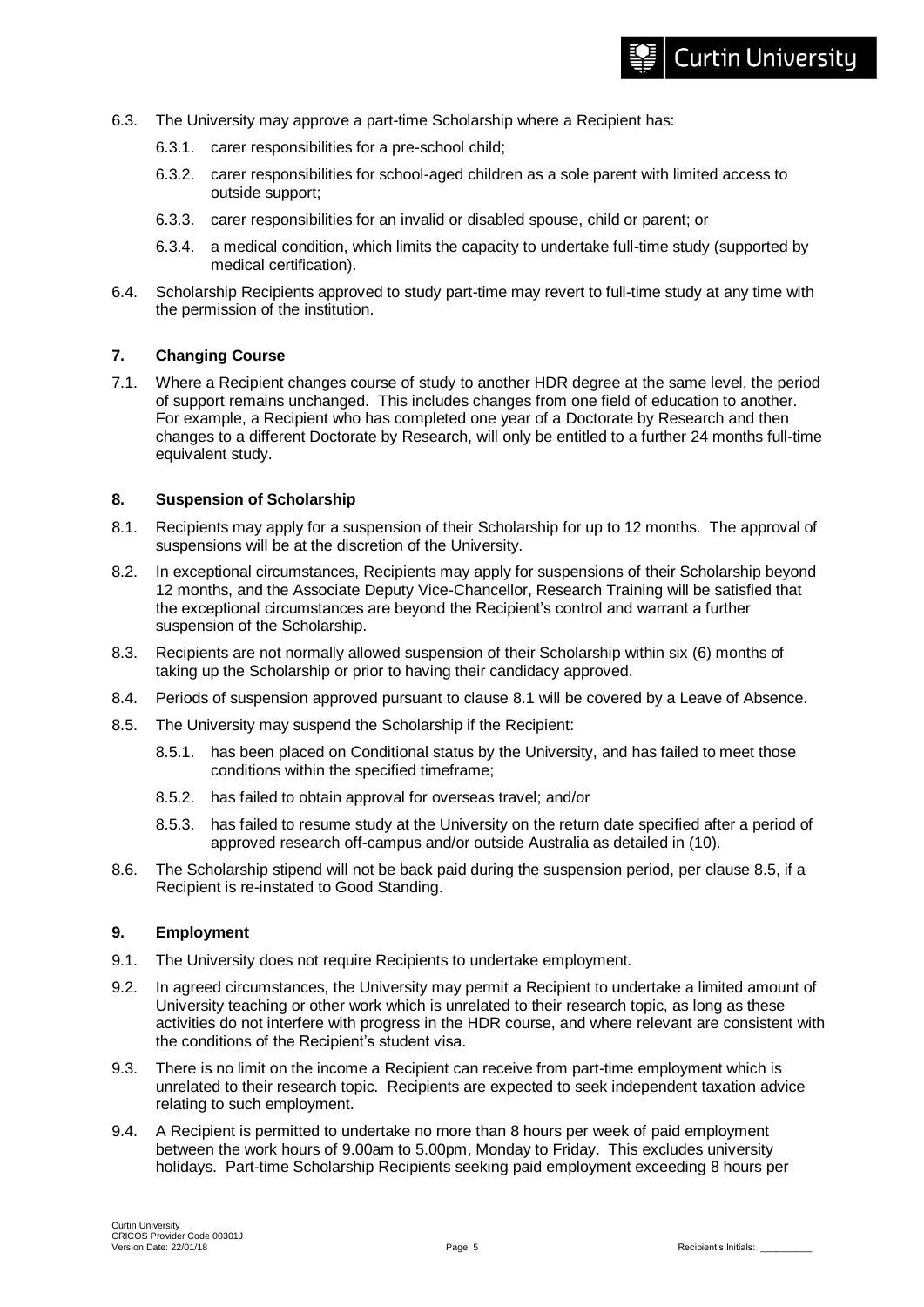week between the work hours of 9.00am to 5.00pm, Monday to Friday, are required to obtain permission from the Associate Deputy Vice-Chancellor, Research Training.

- 9.5. Full-time Recipients are expected to dedicate four days a week to study.
- 9.6. Fractional-time or casual academic-equated appointments will not be permitted unless there is compliance with clause 12.4.
- 9.7. Volunteer work or service to University committees will not be permitted unless there is compliance with clause 12.4.
- 9.8. Remuneration from income received directly related to a Recipients research topic should not be greater than 75% of the Recipient's stipend rate.

#### **10. Research Off-campus and/or outside Australia**

- 10.1. The University may approve Recipients conducting up to 12 months of their research off-campus and/or outside Australia if:
	- 10.1.1. the research is essential for completion of the thesis;
	- 10.1.2. appropriate risk management is undertaken;
	- 10.1.3. there is adequate supervision;
	- 10.1.4. the Recipient remains enrolled; and
	- 10.1.5. the candidacy has been approved and the appropriate ethics clearance has been obtained.
- 10.2. Part-time Scholarship Recipients seeking to conduct research outside of Australia will require approval from the Associate Deputy Vice-Chancellor, Research Training.
- 10.3. For research outside of Australia, Recipients will contact Student Services, International Student Visas to seek advice to ensure that their student visa remains valid for their return to Australia.

#### **11. Research at Other Organisations**

- 11.1. The University may approve a Recipient conducting substantial amounts of research at organisations outside the higher education sector provided that adequate support, supervision, training, and research freedom for the Recipient is available at the other organisation and on the understanding that the University will still be responsible for the Recipient.
- 11.2. The rights to intellectual property should be resolved prior to commencement at the other organisation.
- 11.3. The required ethics approval from the University will be obtained prior to conducting this research.

#### **12. Termination of Scholarship**

- 12.1. The Scholarship will be terminated in the following circumstances:
	- 12.1.1. on the day the thesis is submitted for examination or at the end of the Scholarship, whichever is earlier;
	- 12.1.2. if the Recipient ceases to meet the eligibility requirements specified per (1) of these Conditions, other than during a period in which the Scholarship has been suspended or during a period of approved leave;
	- 12.1.3. if in the opinion of the University, the course of study is not being carried out with competence and diligence or in accordance with the offer of the Scholarship;
	- 12.1.4. if the University has suspended the Scholarship per clause 8.5 and the Recipient fails to demonstrate progress within a reasonable time frame;
	- 12.1.5. on the death or incapacity of the Recipient, or course withdrawal;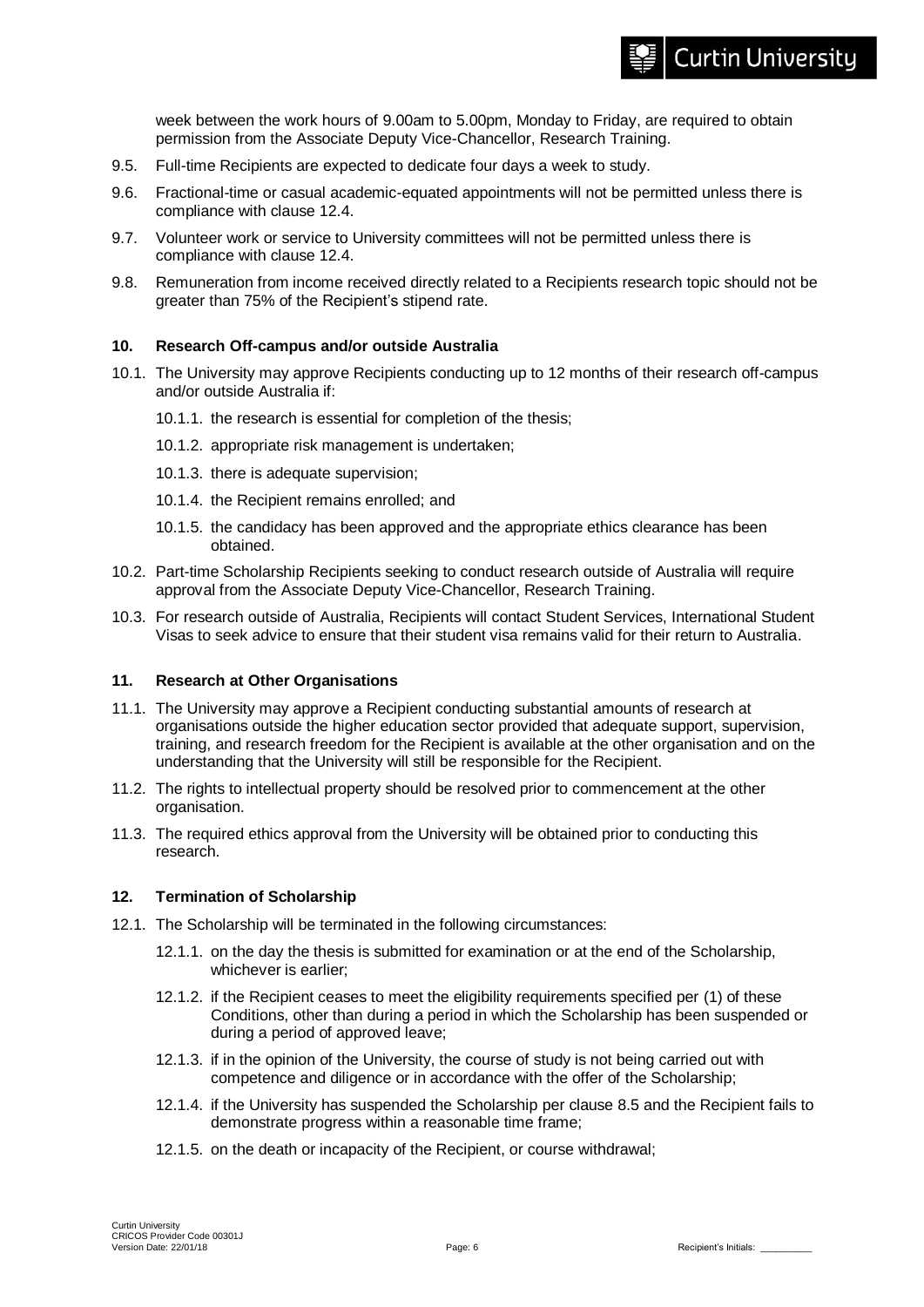- 12.1.6. if the University determines the Recipient has committed serious misconduct, including but not limited to the provision of false or misleading information;
- 12.1.7. if the Recipient does not resume study at the conclusion of a period of suspension or does not make arrangements to extend the period of suspension; and/or
- 12.1.8. if the Recipient does not resume study at the University on the date specified for return after a period of approved research off-campus and/or outside Australia.
- 12.2. Termination of the stipend Scholarship may result in concurrent termination of the Curtin funded fee offset scholarship.

#### **13. Leave Entitlements**

- 13.1. Recipients are entitled up to 20 working days paid annual leave and 10 working days paid sick leave for each year of the Scholarship. These periods of leave must be discussed with and approved by the Recipient's supervisor. These leave entitlements may be accrued over the life of the Scholarship but will be forfeited when the Scholarship is terminated.
- 13.2. On provision of a medical certificate, Recipients are entitled to receive additional paid sick leave of up to a total of 60 working days during the duration of the Curtin ATN-South American Scholarship for periods of illness where the Recipient has exhausted the provisions of clause 13.1.

#### **14. Erroneous Overpayment of Scholarship**

- 14.1. A Recipient who is taking leave from their HDR course is expected to submit the prescribed approval form in a timely manner and, where possible in advance in order to avail receiving an overpayment of their Scholarship. In circumstances where an overpayment does occur, reimbursement of the overpaid amount is required in accordance with the instructions of the University.
- 14.2. In the situation where a Recipient is overpaid an amount in excess of a full fortnightly Scholarship disbursement, the University may recover the overpayment by withholding future stipend payments at the same rate which the stipend was overpaid.

#### **15. Confidentiality**

15.1. The deliberations and decisions of Faculty Graduate Study Committee (FGSC) and/or delegate officers relating to allocation, selection and award of Scholarships are confidential.

#### **16. Legal Advice**

16.1. All Recipients are strongly recommended to seek their own independent legal advice regarding intellectual property and other contractual arrangements, both with the University and any other external parties.

#### **17. Variation of Conditions**

17.1. These conditions may be varied from time to time at the discretion of the Associate Deputy Vice-Chancellor, Research Training.

#### **18. Provision of False or Misleading Information**

- 18.1. If the University knows or has reason to believe that a Recipient has provided false or misleading information to the University in relation to the Scholarship, the University will immediately:
	- 18.1.1. re-assess the Recipient's Scholarship entitlements; and
	- 18.1.2. where relevant, notify the Department of Immigration and Border Protection of the suspected offence and provide where requested, a copy of the Recipient's application and any other relevant information.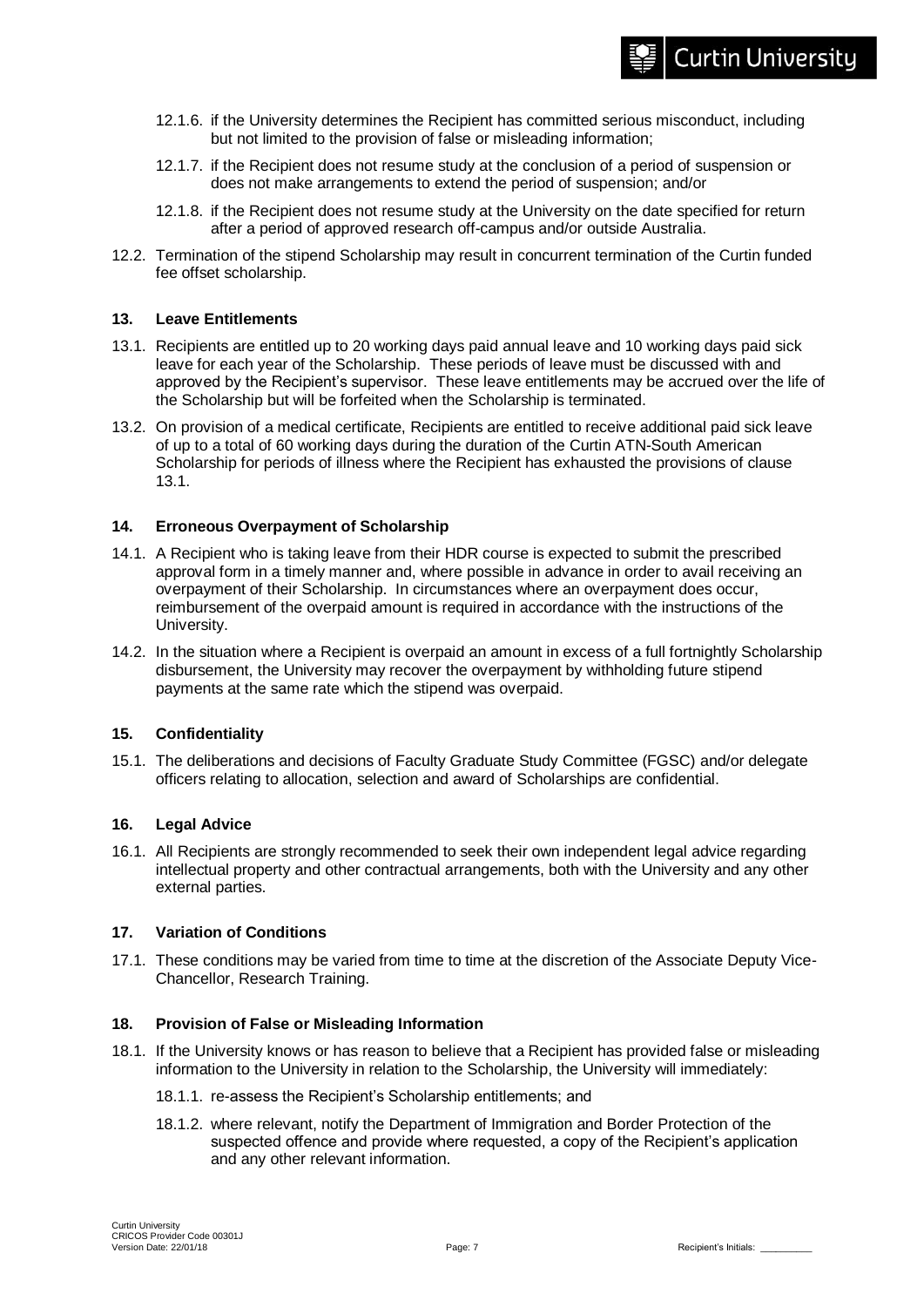#### **19. Acknowledgment of Curtin University Funded Support**

Recipients are required to acknowledge Curtin University's support in any published materials relating to their HDR by mention of support through a "Curtin Australian Technology Network (ATN) -South American Scholarship".

19.1. This requirement will be exercised both during and after completion of the HDR. Materials include items such as books, articles, newsletters or other literary or artistic works which relate to the Recipient's HDR project.

#### **20. Specific University Obligations**

- 20.1. The University will abide by the Australian Code for the Responsible Conduct of Research.
- 20.2. The University will be fair and equitable in the use of its discretionary powers.
- 20.3. The right of the Recipient to appeal decisions is recognised. The University will advise Recipients of appropriate appeal mechanisms for resolution of any disputes which might arise during their candidature.

#### **21. Specific Recipient Obligations**

- 21.1. A Recipient acknowledges and agrees that he or she :
	- 21.1.1. will diligently and to the best of their ability apply themselves to the successful completion of the degree;
	- 21.1.2. will conform to the rules (including disciplinary provisions) of the University;
	- 21.1.3. will abide by the Australian Code for the Responsible Conduct of Research;
	- 21.1.4. will provide all reports required by the University including an annual progress report submitted through the Graduate Research School. If the University does not consider that progress to be satisfactory, the Recipient will be placed on Conditional status and/or the Scholarship may be terminated; and
	- 21.1.5. will abide where relevant by the National Health and Medical Research (NHMRC) and Australian Research Council (ARC) Codes on Human and Animal Research Conditions and decisions of the Safety and Ethics committees of the University.
- 21.2. A Recipient will advise the University within ten (10) working days in writing if he or she:
	- 21.2.1. leaves Australia for reasons other than approved overseas study, approved suspension or approved annual leave;
	- 21.2.2. discontinues full time study;
	- 21.2.3. is absent from full time study for a period of ten (10) working days or longer without prior approval; and/or
	- 21.2.4. is in receipt of additional income, surplus to the stipend Scholarship, which is for the purpose of supporting general living costs per the provisions of clause 1.1.7 and (9).

#### **22. Related Links**

Australia Awards Scholarships Policy Handbook (January 2017)

[http://dfat.gov.au/about-us/publications/pages/australia-awards-scholarships-policy](http://dfat.gov.au/about-us/publications/pages/australia-awards-scholarships-policy-handbook.aspx)[handbook.aspx](http://dfat.gov.au/about-us/publications/pages/australia-awards-scholarships-policy-handbook.aspx)

Australian Code for the Responsible Conduct of Research

<https://www.nhmrc.gov.au/guidelines-publications/r39>

Australian Statistical Geography Standard

<http://www.abs.gov.au/>

Curtin Scholarships webpage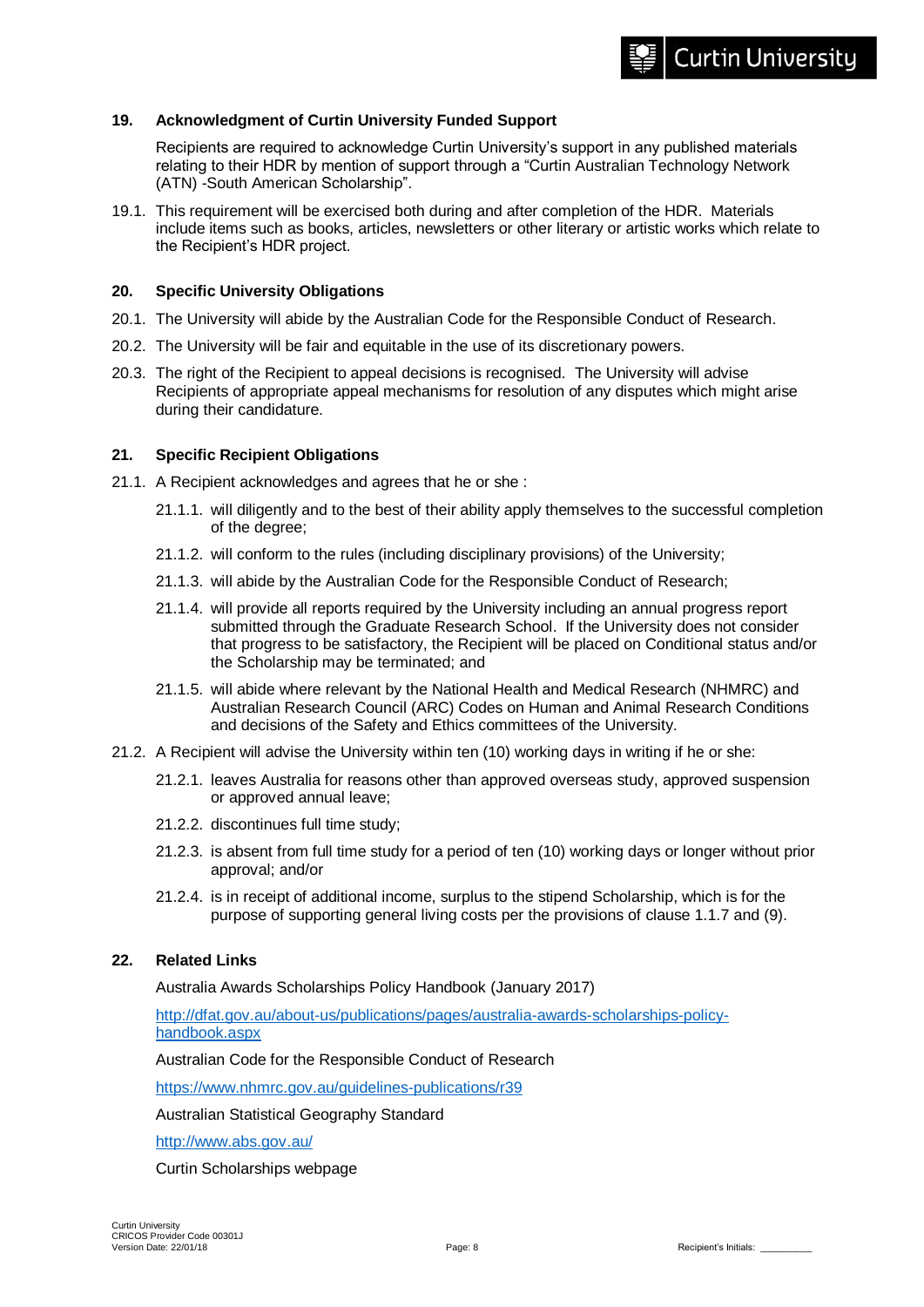[http://Scholarships.curtin.edu.au/](http://scholarships.curtin.edu.au/) Family Law Act 1975 [https://www.legislation.gov.au](https://www.legislation.gov.au/) HESA Act 2003 <https://www.education.gov.au/higher-education-support-act-2003-and-guidelines> Rule No. 10 Made Pursuant to Statute No. 12 – Enrolment: Degree of Doctor by Research [http://policies.curtin.edu.au/legislation/statutes\\_rules.cfm](http://policies.curtin.edu.au/legislation/statutes_rules.cfm)

Curtin University<br>CRICOS Provider Code 00301J<br>Version Date: 22/01/18 Page: 9 Recipient's Initials: